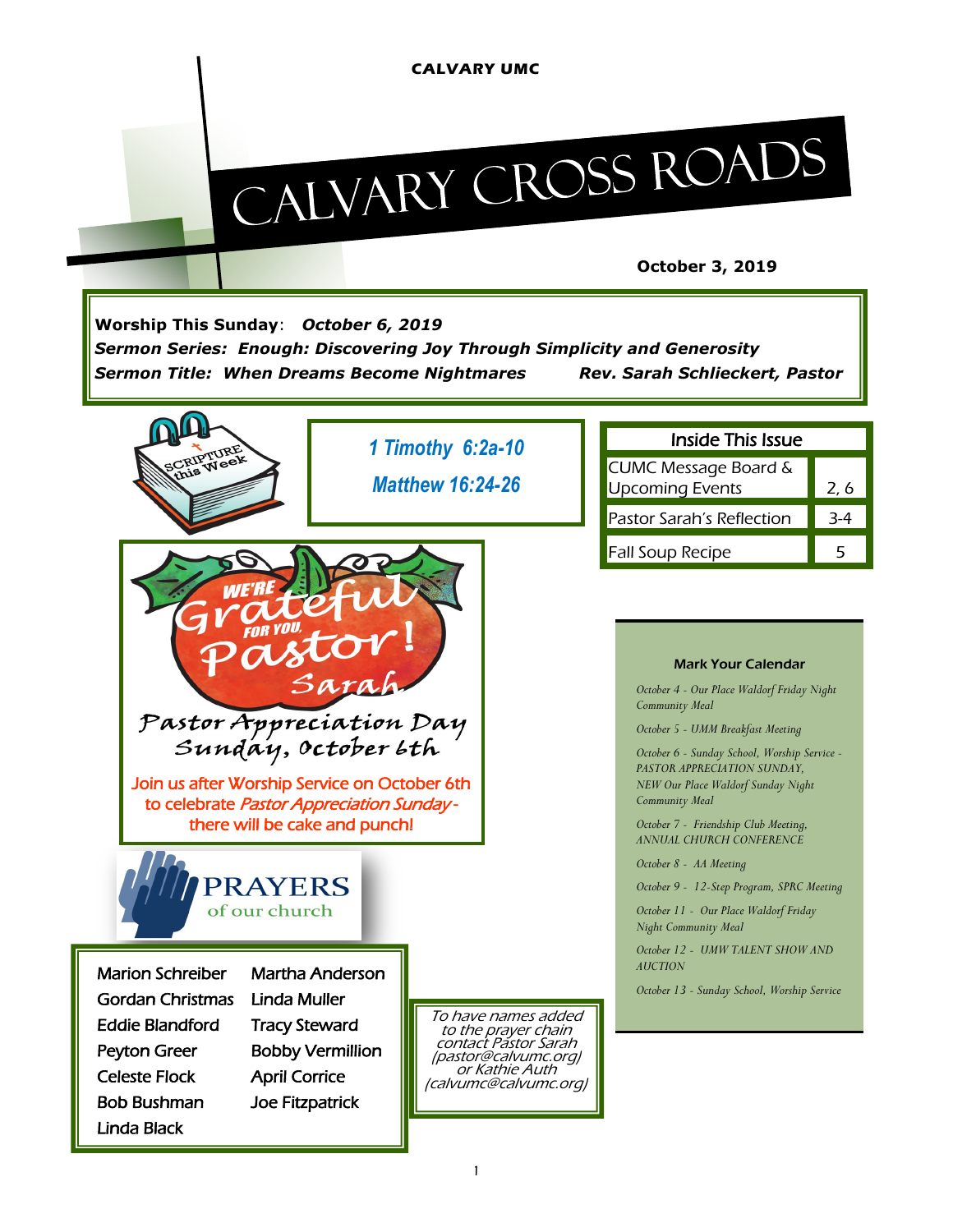## CUMC message board and upcoming events

This Sunday, October 6th is World Communion Sunday, a Churchwide Special Sunday of The United Methodist Church. Your choice to give empowers a diverse mix of national and international ethnic young adults to make a global impact for Christ. There will be special giving envelopes in you Sunday bulletin.

Beginning this Sunday evening, October 6th, Our Place Waldorf will begin serving meals at Calvary. OPW is now providing meals to those in need in our community four nights a week - Monday and Thursday at Good Shepherd UMC and Friday and Sunday at CUMC.

If you are interested in joining the CUMC Shepherds Table Meal Team (our team provides at least one of the meals per month) or if your group or if you know of a group that would be interested in sponsoring a meal, please contact Kathie Auth in the church office for details.

2019 CUMC Church (Charge) Conference will be held Monday, October 7th at 7:00 p.m. Our new District Superintendent, Rev. Dr. Johnsie Cogman, will be presiding. All members of the Church are encouraged to attend.

There will be an SPRC Meeting, Wednesday, October 9th at 7:00 p.m.

#### +++++++++++++++++++++

### Thank you from the United Methodist Men

Thank you to all who supported our Fall Yard Sale, either through helping out at the kids' activity table, the 'free' table, stopping by, or donating money. When all was said and done, we cleared over \$750 towards the missions and projects of the Calvary UMM.

Again, Thank You!

### **UMW**



**LIVE AND SILENT AUCTION** 

The UMW Talent Show and Auction will be held Saturday, October 12th, 3:00 - 5:00 p.m.

 The auction will feature beautiful handmade items, creative gift baskets, restaurant and specialty gift

cards, and one of the most popular items monthly home cooked dinners and desserts!

And much more.

 And, I've been told we have some exceptional talent this year - you won't want to miss these performances!

Invite your family, friends and neighbors and support the UMW. All money will go to support their community feeding missions and projects.

CLEAN-UP DAY: The Trustees will be here on Saturday, October 26th at 8:00 a.m. - please plan to come out and help. They will have a dumpster on-site so the basement and attic of the Parish House can be cleaned out. There will also be plenty of yard cleanup work of the church grounds.

The **UMW FALL RETREAT** has been rescheduled as a one-day retreat at Stacy Feldman's house.. It will be held Saturday, October 26th, 9:00 a.m.—6:00 **p.m.** If you have never attended a retreat with UMW, we have lots of fellowship, food and fun. We will be studying "The Secret of the Seven Pillars from the Book of Proverbs. All women are invited to attend.

If you are interested in attending please contact

Stacy Feldman at 301-807-1861 or jfeld0928@md.metrocast.net.



The UMW Chili Cook-off on Sunday, November 10<sup>th</sup> immediately following

Worship Service. Watch your newsletter for details about entering your chili in the competition and for details on the tasting of the chili to determine the winner.

Invite your family, friends and neighbors to attend. A freewill offering will be collected.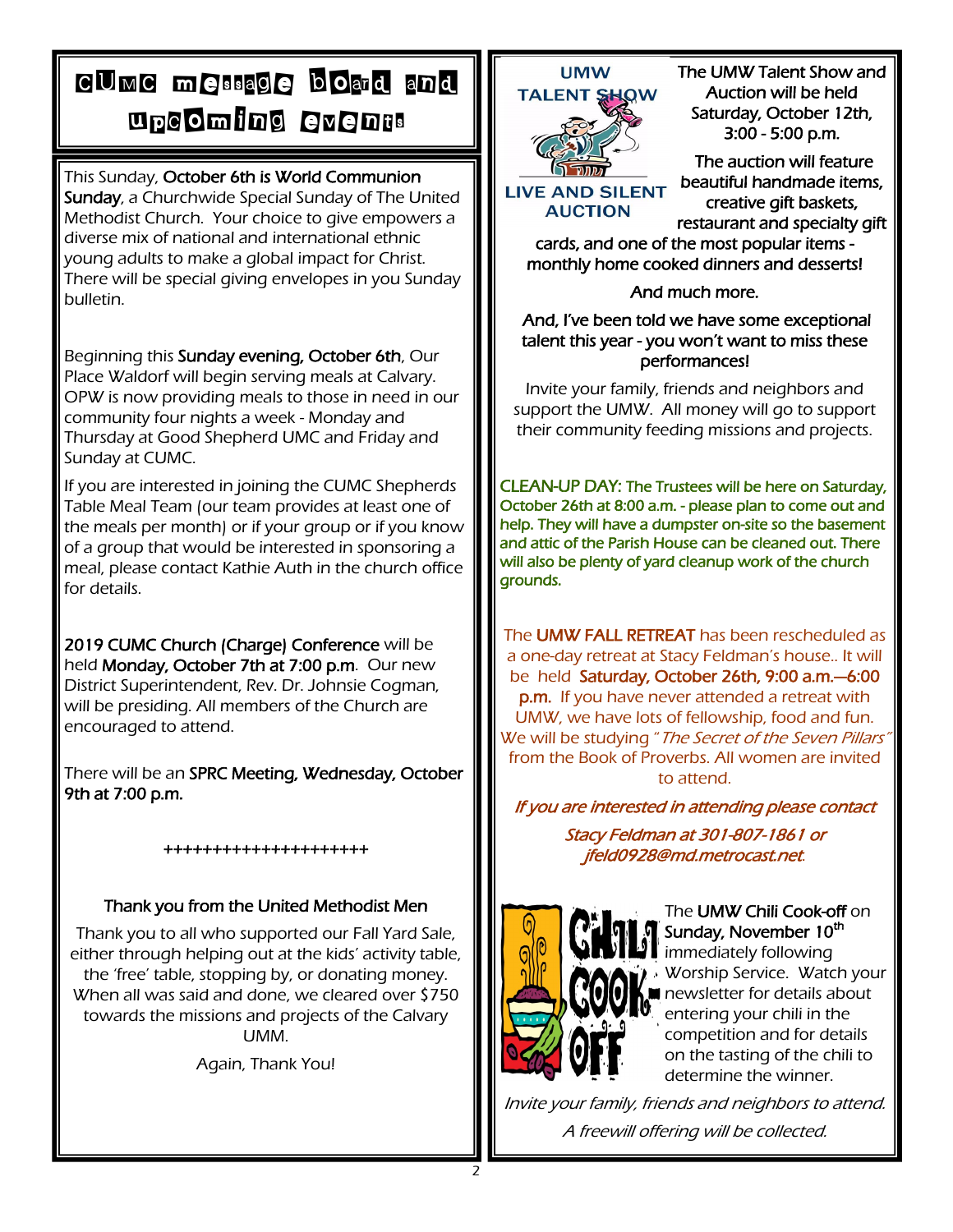## Pastor Sarah's Reflection

CHRISTMAS IS COMING!

The other day, Chris and I were shopping with our girls, and Anna quickly noticed the Christmas decorations already on display. She was shocked to see them so early, but I replied there are people who start getting ready this early, so the stores are more than happy to make money off of them!

This time of year seems to mark our low-grade culture war not only over the proper ways to celebrate Christmas, but also WHEN it's appropriate to start those preparations and celebrations! Some families have rules not only about waiting until a certain date to decorate for Christmas, but also when it's acceptable to start listening to Christmas music. Many people also start their holiday shopping early (some people, of course, approach holiday shopping as an all-year task).

So, for those of you who do already have an eye to Christmas, I wanted to share with you the ways we, as a congregation will be *giving* to those in our community this Christmas. I encourage you not only to consider participating in these efforts as an addition to your holiday giving, but even considering giving a donation to these efforts as an *alternative* gift this year, especially to those friends and family who, let's be honest, don't need more *stuff* but might truly be touched you helped those in need in their name.

You will note that this list doesn't include the Samaritan's Purse Shoebox collection—our Council decided not to make this our primary drive this year but to have it as a possibility for those for whom this project is close to their heart. However, as of this publication, we have not had anyone step forward to coordinate this drive. Since boxes are due November 10, if we are going to do shoeboxes, we need a coordinator to step forward ASAP. Otherwise, we won't be able to do this for this year. Contact the church office to learn what is involved in coordinating, and to sign up to coordinate.

#### BABY SHOWER FOR JESUS

On Sunday, December 15, we will have a Baby Shower for Jesus following worship. This will be a very special Sunday, since this is also the day we have scheduled our children's pageant. What is a Baby Shower for Jesus? Well, it's a fun way to donate baby items to families in need. We will be sending items to the Catherine Foundation as well as Lifestyles, who both help families in our area. Needed items include diapers and wipes, though we will also accept new baby items of any kind, as well as gift cards. You can start now by picking up a package of diapers or wipes with your groceries, or looking for special sales on these. Let's see how many little ones we can bless this year! Also, if you are interested in coordinating the Baby Shower party, with light refreshments and maybe a couple fun games, let me know! We will have special cards available for you to fill out to give to family or friends to note gifts given in their honor to the Baby Shower.

#### SHOP FOR A COP

Each year our United Methodist Women support this wonderful community program connecting needy children and our local law enforcement men and women for a special shopping trip! For more information about how you can support this effort, contact Stacy Feldman.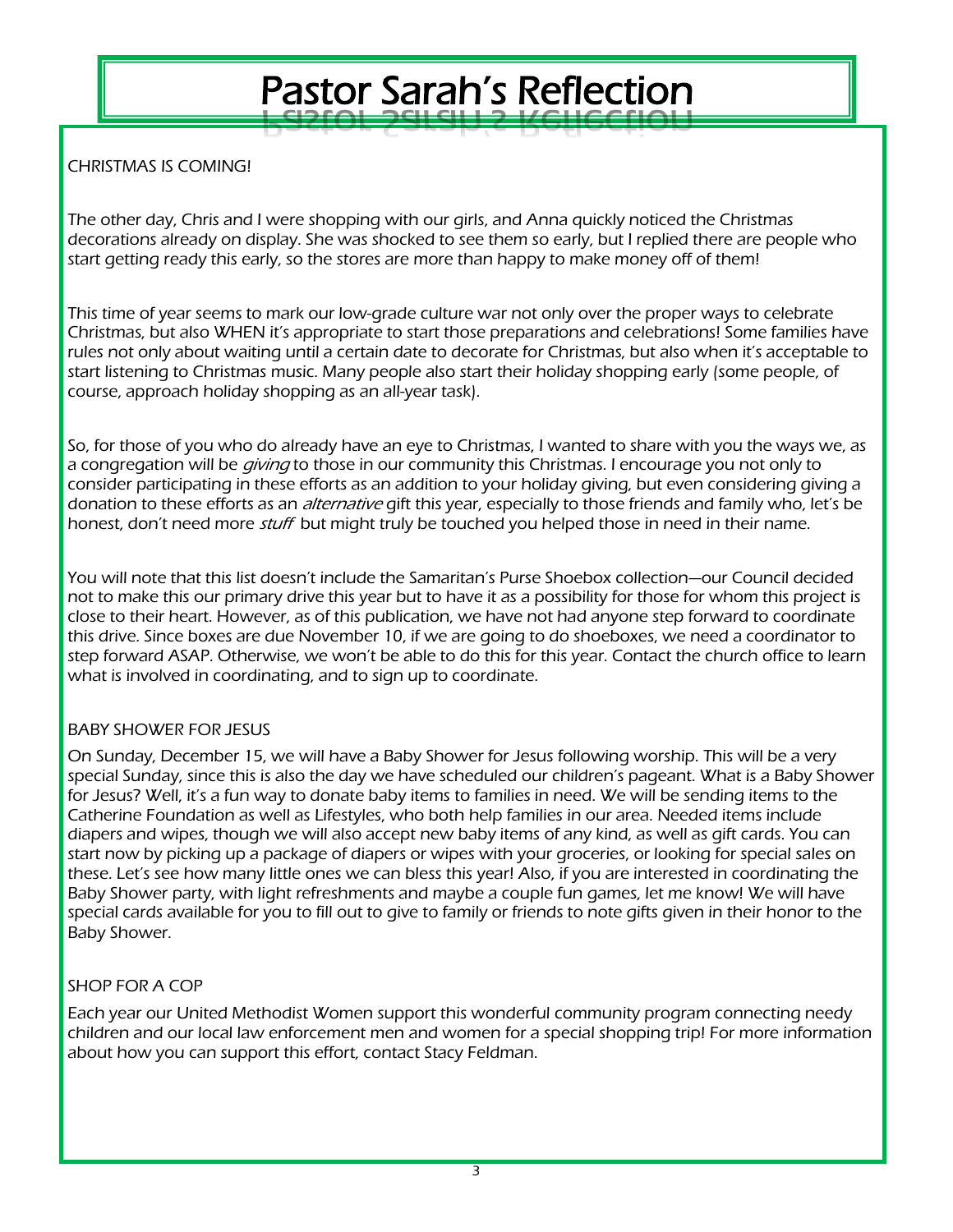# Pastor Sarah's Reflection

CHRISTMAS EVE DINNER FOR FIRST RESPONDERS

One very special Calvary Christmas tradition is providing a tasty, hot meal to first responders working on Christmas Eve. Each Christmas Eve volunteers bring prepared food (mains, sides and desserts) to church on Christmas Eve then our volunteers take these items to local police stations and fire stations. For more information or to sign up, contact Stacy Feldman (more information will also be provided as the date approaches).

So, whether you are grumbling about the ever-earlier Christmas decorating, or you are already rocking out to your favorite Christmas music, please keep these collections in mind this year as you prepare for Christmas. May our preparations, use of money and celebrations truly reflect that is not ourselves but God's love through Jesus Christ which we celebrate each Christmas.

Grace and Peace.

Pastor Sarah

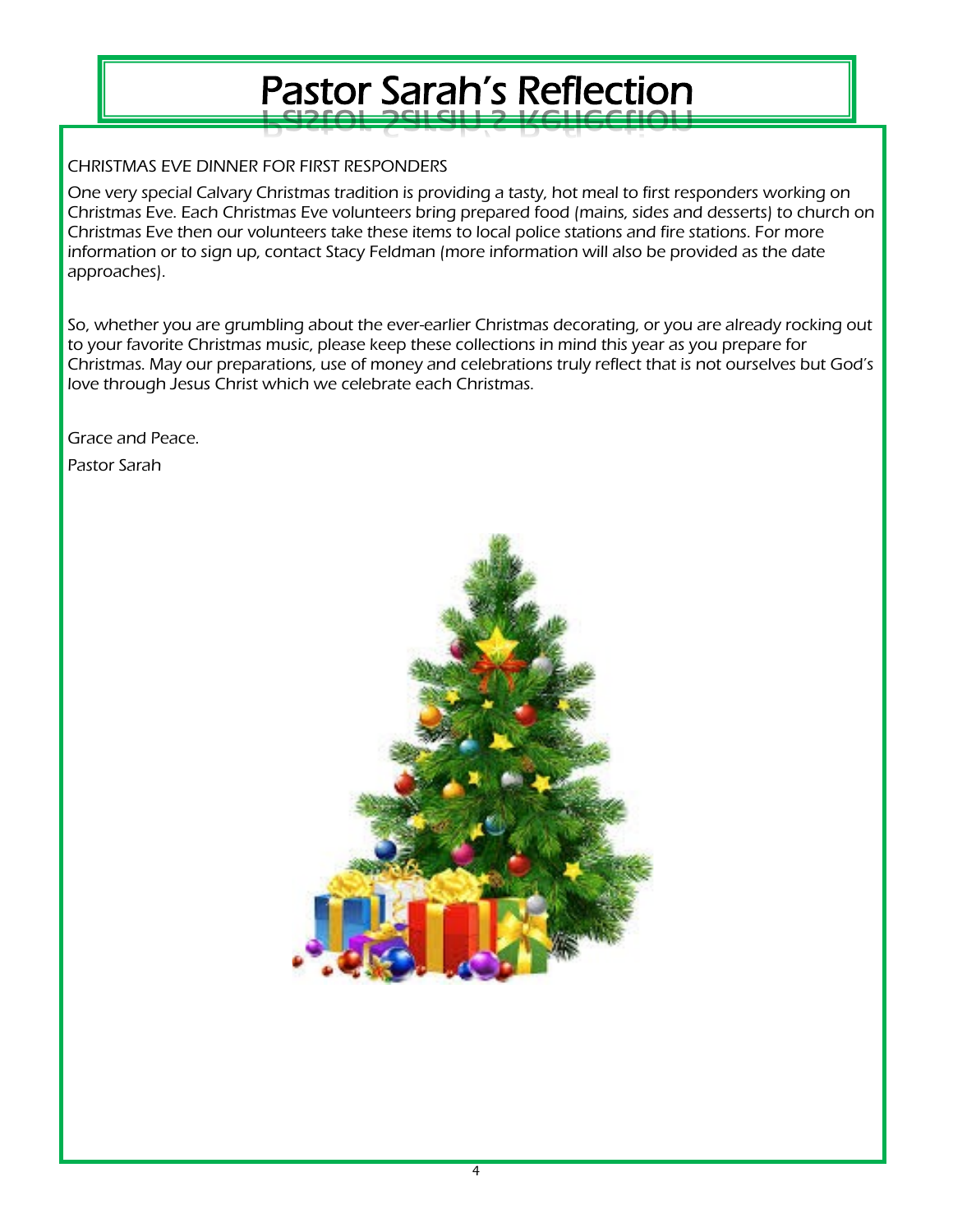Last week we asked you to share a favorite fall recipe. Below is a very special soup recipe shared by Pastor Sarah.

This is a recipe for soup that the men at Calvary UMC in Frederick, Maryland make every year for the annual tour of churches in Frederick after Christmas. They have become quite well known in the area for their soup, and they spend an entire day making many, many gallons of it. This recipe was given to me by Mark Mayer, who coordinated the cooking of the soup when I served as associate pastor at the church. So many people asked for the recipe that he also posted it on the church website!

The following makes approximately 6 quarts of soup:

#### Ingredients:

- 1 (5lb) Chicken
- 1/3 Cup Parsley (Fresh) Chopped
- 1/2 Onion Diced
- 1 Stick of Butter
- 8 Eggs Hard Boiled
- 2.5 lbs Red Potatoes (washed diced unpeeled)
- 1 lb Frozen Sweet White Corn
- 2 Cans Cream of Corn
- 3 Cans Whole Kernel Golden Corn
- 1/3 Cup of Chicken Base
- Salt (to taste)
- Pepper (to taste)

#### Directions:

In large stockpot add chicken, chopped parsley, diced onion, butter and salt. Fill with water above chicken. Bring to boil and simmer 45 minutes (partially covered).

Hard boil eggs in separate pot.

Remove chicken from stockpot to let cool. Add diced potatoes to stockpot and continue to simmer. While simmering add chicken base, pulled meat from chicken, cream of corn, whole kernel corn, frozen white corn and diced hard-boiled eggs. Salt and Pepper

Bring to easy boil and let simmer 10-15 minutes or until potatoes are done.

Please keep the recipes coming. This is the time of the year we are looking for something new to try, especially new recipes for our soup pots and crock pots!!! Send your favorite recipe to: Kathie Auth at calvumc@calvumc.org